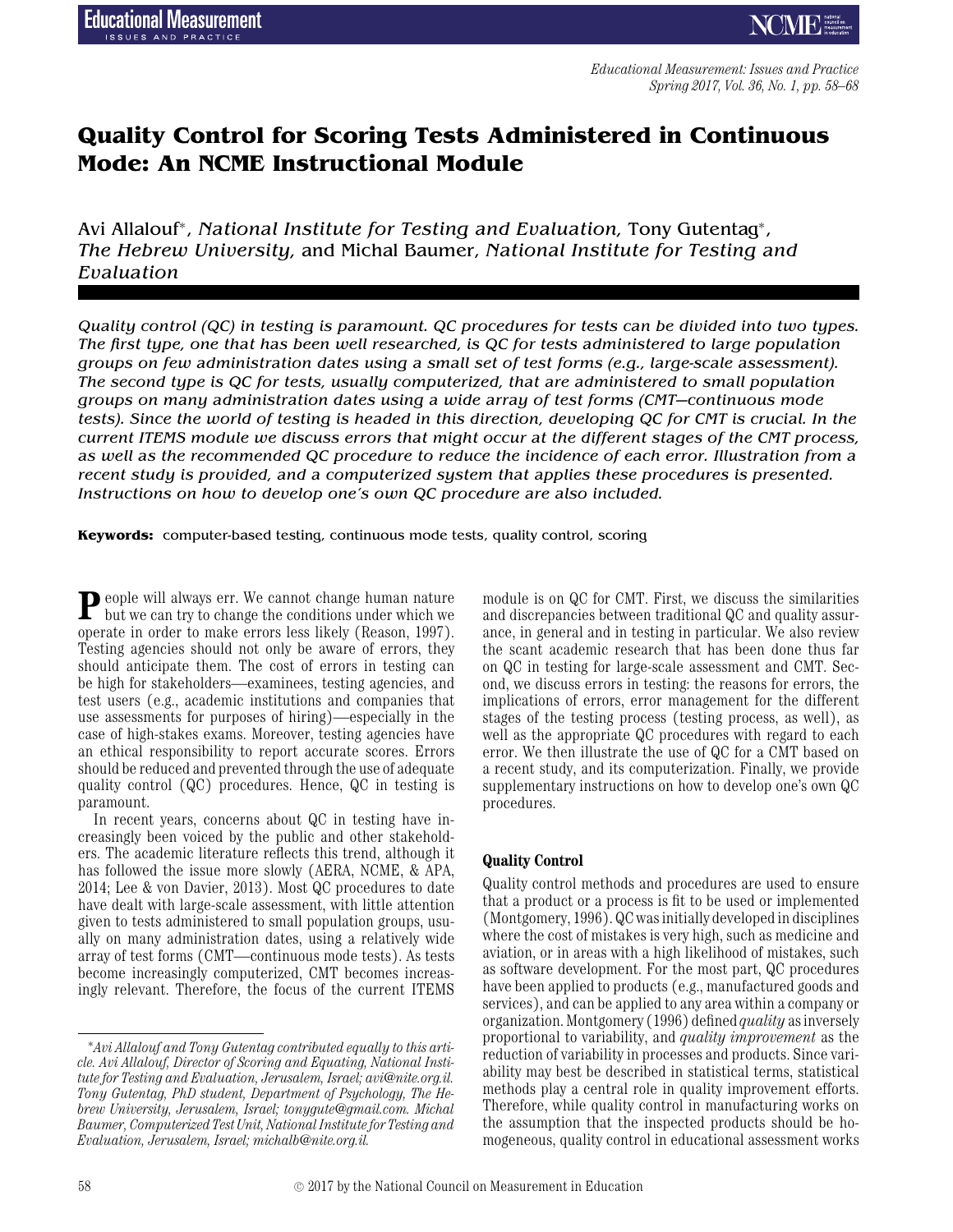on the assumption that individuals—as represented by their scores—are heterogeneous.

Deming (1982) saw quality control as something that results from prevention of errors by means of process improvement, not post hoc inspection. Post hoc inspection typically occurs too late in the process, is too expensive, and is often ineffective. Therefore, nowadays we acknowledge the importance of *quality assurance*. Quality is something that has to be "assured" throughout the entire work process and not only inspected at the end of the line (Reason, 1997). This module deals with quality control in the broadest sense, that is, in terms of both quality assurance for the process and post hoc inspection.

# *Quality Control in Testing*

In any production process there is considerable potential for error, and the assessment process is no exception. In the fields of psychological and educational measurement, in order to produce a score a multiple-stage process takes place, in which each stage is heavily dependent on previous stages, and in which errors can occur at any point (Rhoades & Madaus, 2003). Therefore, QC must be implemented separately for each stage of the assessment process, beginning with test development, right through test administration and test analysis, and ending with test scoring, reporting and validation (see Quality Control for the Different Stages of the Testing Process and Table 1 for further details).

When assessing the quality of a test, the determining factor is whether it meets its objective, that is, whether the quality of the decision made on the basis of the test is satisfactory (Roorda, 2008). The International Test Commission (ITC) (2014) defined *QC in testing* as a formal systematic process designed to help ensure that high-quality standards are maintained at all stages of scoring, test analysis, and reporting of test results, thereby minimizing error and enhancing measurement reliability. Maintaining and improving quality is achieved with the help of standards, codes, and guidelines (Muniz & Bartram, 2007; Roorda, 2008). These are developed by associations such as the American Educational Research Association (AERA), the American Psychological Association (APA), the National Council on Measurement in Education (NCME)—who collaborated on the *Standards for Educational and Psychological Testing* (2014)—and also by the European Federation of Psychologists' Associations (EFPA; see Bartram, 2001), and the International Test Commission (ITC, 2014). The standards highlight the importance of quality control in scoring: "Those responsible for test scoring should establish and document quality control processes and criteria. . . . The quality of scoring should be monitored and documented" (AERA, NCME, & APA, 2014, Standard 6.9, p. 118).

# *Quality Control for Continuous Mode Tests*

Quality control procedures for test scores can be divided into two types. The first type is QC on tests that are administered to large population groups, usually on few administration dates using a relatively small set of test forms (i.e., largescale assessment); for example, the College Board's paperbased SAT test, which is used for college placement, and is offered seven times annually. In 2015, a total of 1,698,521 examinees took the exam (College Board, 2015), which means an average of approximately 240,000 examinees per

administration. Currently, QC in testing is performed mostly on this type of test, for which there are widely accepted methods (Allalouf, 2007; Kolen & Brennan, 2004). The second type, which is developing as exams become increasingly computerized, is QC on continuous mode tests (CMT), where tests are administered to small population groups, usually on many administration dates and locations, using a relatively large set of test forms. For example, in 2014–2015, the Educational Testing Service (ETS) computer-based GRE test used for admissions to graduate studies in various universities was administered to 576,220 examinees at more than 1,000 locations in over 160 countries (ETS, 2015). Thus, there was an average of approximately 580 examinees per administration.

Several attempts have been made to develop QC for testing, both large-scale assessment as well as CMT. With regard to large-scale assessment, control charts have been quite prevalent. A control chart makes it possible to track a control variable along the time axis. Deviations that fall outside a certain range, a systematic pattern that appears on the chart, or points that fall far short of expectations are referred to as being "out of control". The first type of control chart is the *p*-chart, which was used by Savic (2006) to evaluate grading processes in higher education. Another type is the cumulative sum (CUSUM) control chart (see Omar, 2010 for a review), used mostly for person-fit index in the computer adaptive testing environment. A third and widely used control chart is the Shewhart control chart. Omar (2010) used Shewhart control charts to ensure quality of the measurement process for rating performance items in operational assessment. Schafer, Coverdale, Luxenberg, and Jin (2011) also described using Shewhart control charts to monitor quality in a large-scale assessment program for elementary and middle-school children in Maryland. Lee and von Davier (2013) reviewed and examined the effectiveness of CUSUM and Shewhart control charts, as well as reviewing additional statistical methods, such as change-point models and hidden Markov models. Lu and Yen (2014) used longitudinal regression to identify scoring errors in a large-scale K-12 testing program over 5 years. In a recent paper, Sinharay (2016) demonstrates how tests for a change point can detect a change in a mean score, person misfit, and item preknowledge.

It is difficult and sometimes impossible to use QC methods of large-scale assessment for CMT, due to the small number of examinees in each administration and the large number of test forms used on each administration, as well as the short time span between test administrations and between a test administration and the reporting of scores. Consequently, it is necessary to carefully adapt large-scale assessment QC for use in CMT, and to develop specific QC for CMT. With regard to QC for CMT, research to date is limited. Lee and Haberman (2013) used a harmonic regression in order to monitor scores of very frequent and unevenly spaced administrations of an educational test that had a relatively short history of stable operation. Gutentag et al. (2013) used Shewhart control charts to monitor scores of a continuous mode test (for further details, see An Example of Quality Control on Continuous Mode Tests).

Appendix Table A1 summarizes and elaborates on the QC methods mentioned above (see Lee & von Davier, 2013 for an extensive review of most of these methods in the context of large-scale assessment). Note that while most of these techniques were used in large-scale assessment, they can also be used in CMT, with proper adaptations. Further research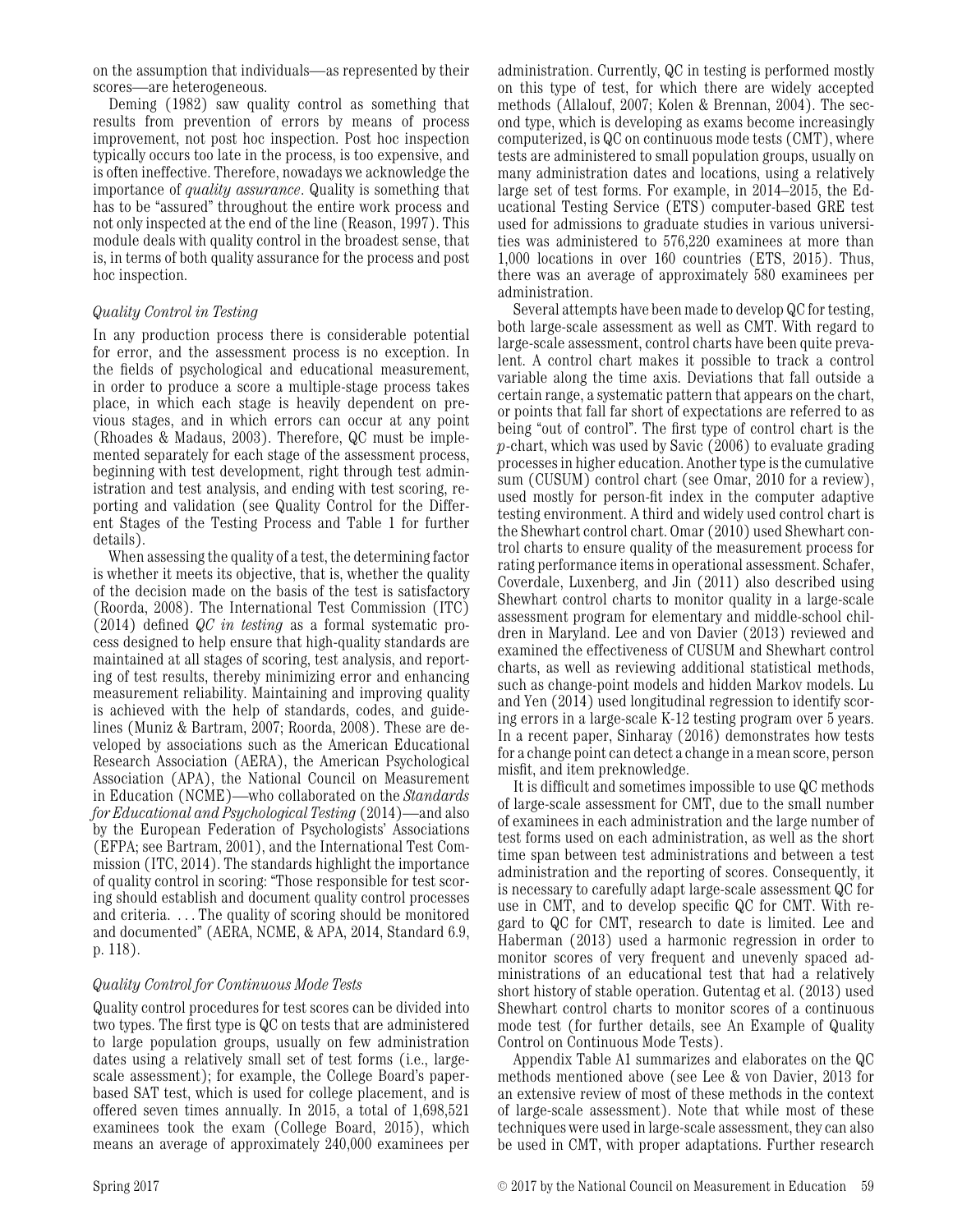| i                         | chine alla final   | <b>Allows Alliance Designals</b>    | <b>The financy of</b><br>こうこうしょう<br> <br> <br> <br>                                                                                                                                                                                                                                            |              |
|---------------------------|--------------------|-------------------------------------|------------------------------------------------------------------------------------------------------------------------------------------------------------------------------------------------------------------------------------------------------------------------------------------------|--------------|
| Assessment Stage          | Substage           | Monitoring                          | QC Procedures and Desired Outcomes for Tests<br>Administered in Continuous Mode                                                                                                                                                                                                                | Check Every: |
| Test administration       | Test allocation    | Allocation of test                  | repeat examinee received a different test form<br>examinees is as planned. Checking to see if a<br>QC: Checking that allocation of test forms to<br><b>Desired:</b> Totally random or randomized with<br>than the one received in their previous<br>weights, as planned.<br>administration(s). | Month        |
|                           |                    | Order of test sections              | QC: Checking that the order of test sections is as<br><b>Desired:</b> Order (fixed, random, model-based,<br>etc.) as planned.<br>planned.                                                                                                                                                      | Month        |
|                           |                    | Order of test items                 | QC: Checking that the order of test items is as<br>Desired: Order (fixed, random, model-based,<br>etc.) as planned.<br>planned.                                                                                                                                                                | Month        |
|                           | Testing conditions | Suitable test conditions            | relationship between the test conditions and the<br>highlighting extreme cases. There is no<br><b>QC:</b> Documenting test conditions and<br>Desired: Test conditions are suitable.<br>scores.                                                                                                 | Month        |
|                           |                    | Problems during test administration | QC: Having an active professional helpdesk for<br>Desired: No problems; problems that arise are<br>every test administration<br>solved.                                                                                                                                                        | Online       |
|                           | Database           | Accuracy of data saved              | Desired: Obtaining the examinees' answers, and<br>QC: Data cleansing, including verifying that the<br>storing examinee data in a database.<br>answer key is correct.                                                                                                                           | Month        |
| Test analysis and scoring | Item properties    | Item properties                     | samples, while keeping necessary reservations<br>(discrimination indices, biserials, etc.) are as<br>$\overline{\bf Q} {\bf C}$ : Performing item analysis, even for small<br>Desired: Psychometric characteristics<br>planned.<br>in mind.                                                    | Month        |
|                           |                    | Item stability                      | <b>QC</b> : Performing drift analysis and investigating<br>Desired: Item properties are stable.<br>divergent items.                                                                                                                                                                            | 3 months     |

Table 1. Errors and QC in the Different Stages of the Testing Process-Test Administration and Test Analysis Table 1. Errors and QC in the Different Stages of the Testing Process—Test Administration and Test Analysis

(*Continued*)

(Continued)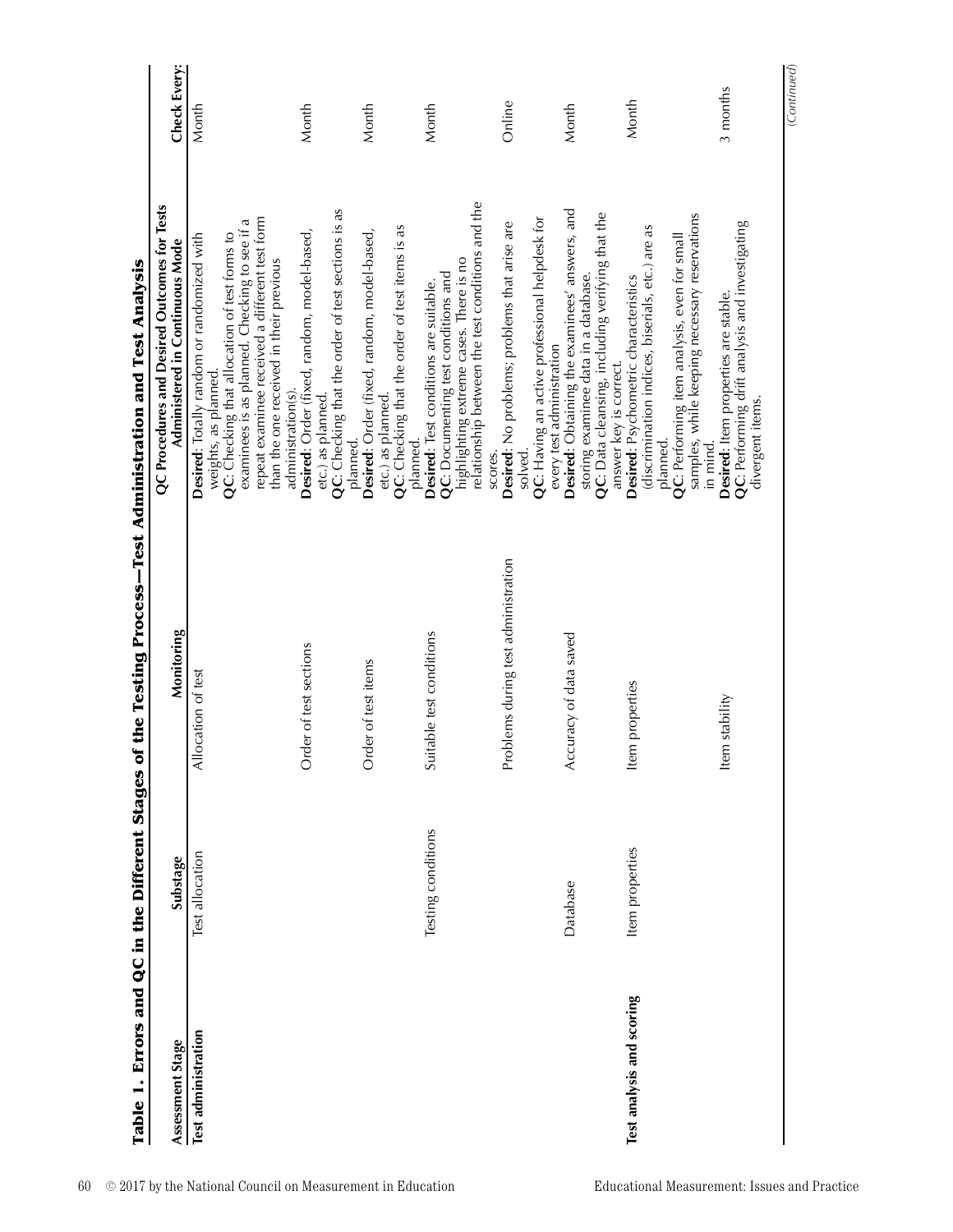| Assessment Stage | Substage                  | Monitoring                       | QC Procedures and Desired Outcomes for Tests<br>Administered in Continuous Mode                                                                                                                                                                                                                                                                                                                                                                                                                   | Check Every: |
|------------------|---------------------------|----------------------------------|---------------------------------------------------------------------------------------------------------------------------------------------------------------------------------------------------------------------------------------------------------------------------------------------------------------------------------------------------------------------------------------------------------------------------------------------------------------------------------------------------|--------------|
|                  | Calculating scaled scores | ransformation into scaled scores | into scaled or standardized scores properly and<br>Desired: Transforming of raw scores or IRT theta<br>QC: Analyzing and plotting the relationship<br>between raw scores and scaled scores.<br>in a stable manner.                                                                                                                                                                                                                                                                                | 3 months     |
|                  | Group level               | est form equivalence             | Desired: Test forms received by the examinee are<br>basis of the test taker's background. Check that<br>using analysis of variance (ANOVA). Compare<br>scores obtained with those anticipated on the<br>QC: Compare the scores of different test forms<br>consistent with those observed in the past. If<br>equivalent, and observed differences can be<br>there are discrepancies, recheck the scores.<br>score distribution and score statistics are<br>explained (e.g., demographic variables) | Month        |
|                  |                           | Stability of scores over time    | <b>QC:</b> Monitoring scores over time (days, months,<br>Desired: No significant deviations. If deviations<br>weeks) to track deviations. Shewhart control<br>exist, interpretation is needed.                                                                                                                                                                                                                                                                                                    | Month        |
|                  |                           | est hall mean scores             | QC: Compare test hall means to one another, and<br>Desired: No extreme cases, or at least a logical<br>to test hall achievements in previous years,<br>explanation for each divergent mean.<br>charts are the recommended method                                                                                                                                                                                                                                                                  | Month        |
|                  | Examinee level            | Repeat examinees' performance    | on their previous exam(s). Summon for retesting<br>are significantly higher or lower than the scores<br>QC: Identifying examinees whose repeat scores<br>Desired: The score difference (gain or loss) is<br>highlighting and examining extreme cases.<br>reasonable.                                                                                                                                                                                                                              | Week         |
|                  |                           | Subscore difference              | $\overline{\bf Q}$ C: Identifying cases of extreme discrepancy<br>Desired: Testing whether the differences in<br>subscores are reasonable for a certain<br>between subscores in the same test.<br>when score is questionable.<br>examinee.                                                                                                                                                                                                                                                        | Week         |

Table 1. (Continued) **Table 1. (***Continued***)**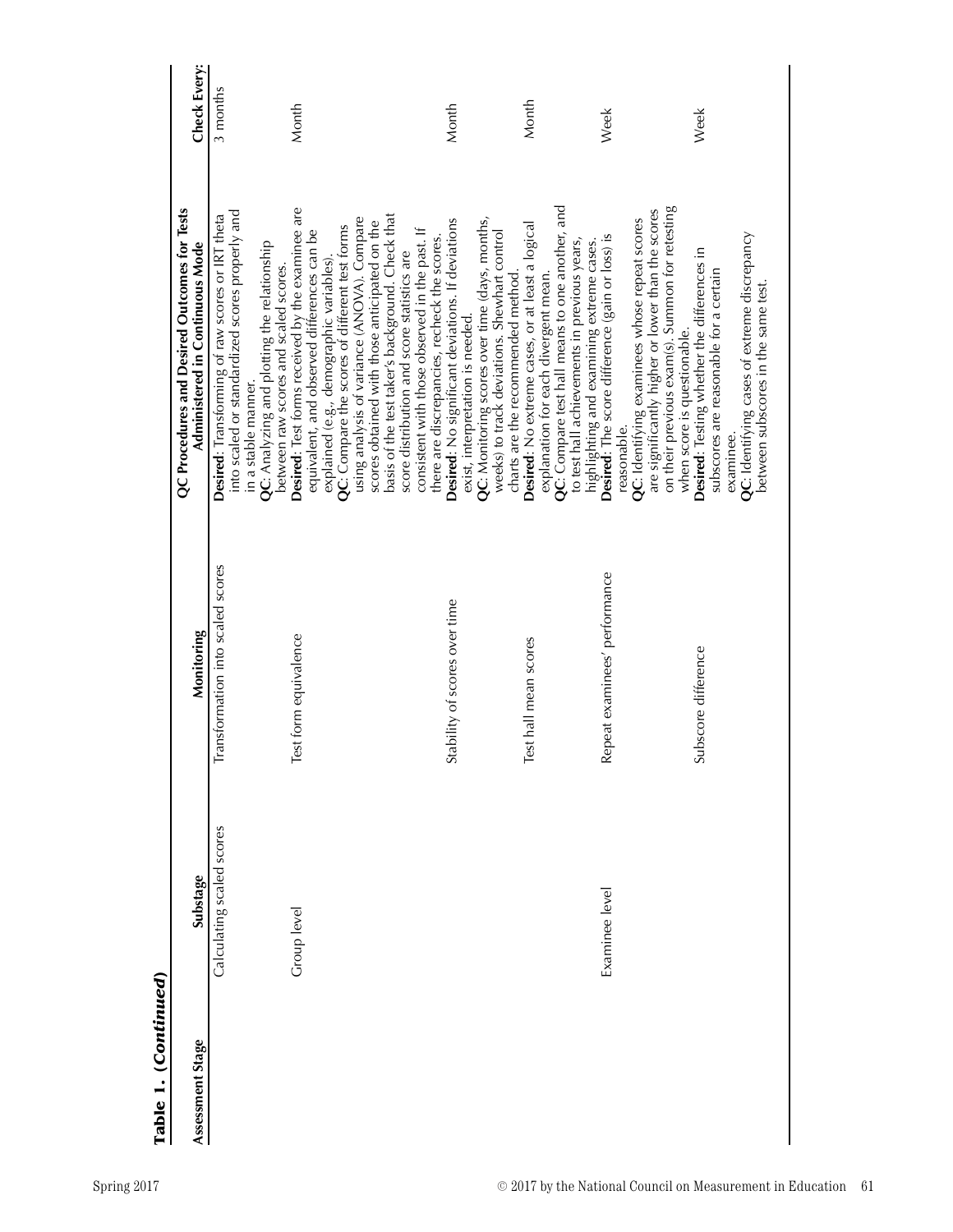should directly examine the applicability of these methods to CMT as compared to large-scale assessment.

#### **Errors and QC in the Different Stages of the Testing Process**

There are two major types of errors in testing—random measurement errors (not addressed here) and nonrandom errors (Rhoades & Madaus, 2003). Nonrandom errors are usually cases of human error (Senders & Moray, 1991) and computerized error (Peterson, 1996), but can also be the result of other factors (e.g., nonstandardized test conditions). A variety of factors contribute to the incidence of errors. They occur because standards were not established, or standards were established but not documented, followed or updated properly; scheduling (e.g., urgency in reporting test scores), and/or budget constraints prevented proper execution of the scoring process; or human factors came into play (e.g., lack of coordination, communication, and accountability) (Allalouf, 2007).

Errors may impact badly on examinees, test users, and testing agencies. An error in scoring may prevent an examinee from registering in or getting accepted to an educational institution or program. As for test users, an error in scoring may lead to individuals being assigned to an inappropriate educational program, or to the granting of a professional license to a person who lacks the required qualifications, or to cases of misguided intervention. Errors may also impact on the testing agency, sometimes resulting in legal action being taken against it, and may lead to the loss of credibility of—and public confidence in—educational and psychological assessment (Allalouf, 2007; ITC, 2014). Apart from the problem of the adverse consequences created by errors in testing for examinees, test users and testing agencies, there is an ethical dimension to the issue. Testing agencies have a responsibility to develop and implement reliable and valid tests with a minimum of errors (AERA, NCME, & APA, 2014). Therefore, QC of the assessment process is highly important.

*Error management* (EM) is aimed at dealing with errors and reducing the incidence of errors. It is indistinguishable from quality management. Most attempts at error management are sporadic and reactive; adequate EM, however, should be deliberate and planned. EM has two components: *error containment* and *error reduction*. While error containment is designed to limit the adverse consequences of errors that have occurred, error reduction entails measures designed to prevent or limit the occurrence of errors (Reason, 1997). Error containment is treated using the *error handling process* (Zapf & Reason, 1994). In cases where an error has occurred, it has to be diagnosed (e.g., detected and explained). From an organizational point of view, it is important that there be a high rate of error detection. However, identifying an error is merely the beginning of the search for an explanation; understanding the context that gave rise to the error can hopefully limit its recurrence, thereby contributing to error reduction efforts (Reason, 1997). After the diagnosis has been completed, error recovery should take place (Zapf & Reason, 1994).

# *Quality Control for the Different Stages of the Testing Process*

Educational measurement through testing involves five main elements: test development, test administration, test analysis, score reporting, and validation. This module focuses on three

of these elements: test administration, test analysis and score reporting. The possible errors that might occur during test administration and test analysis are presented in Table 1. Suitable QC procedures, specifically relevant for CMT, are suggested for addressing each error. The score reporting stage will also be discussed briefly.

In Table 1, the two stages of test administration and test analysis are each divided into substages that are organized chronologically. For each of the substages, a "desired" criterion is defined that characterizes an "in-control" testing process, followed by a QC procedure aimed at meeting this criterion by preventing and/or containing errors.

*Test administration.* Making sure that the test administration was carried out properly is extremely important when assuring the quality of an exam; otherwise, it means that the score or ability of the examinee was not measured reliably and validly. This stage is divided into three substages. The first substage is test form allocation. What should be monitored using QC procedures in this substage is whether the allocation of test forms for examinees, the order of test sections in a given test form, and the order of test items in a given section—are all as planned. If this is not the case, the success or failure of an examinee could be attributed to a test form or to a section or item order effect instead of to his/her ability. QC at this stage is especially important in CMT, which is mostly computerized, meaning that test allocation (forms, sections, and items) is more complex.

The second substage focuses on test conditions. What should be monitored is whether test conditions are suitable, and whether problems that arise during test administration are solved. If there are problems in either case, the success or failure of an examinee could be attributed to test conditions instead of to his/her ability. QC at this stage is especially important in CMT, because test conditions tend to vary more when administration is computerized and can potentially take place at any location. The third substage focuses on the database. What should be monitored and ensured is that all of the data is collected and properly stored and sorted, because the quality of output is determined largely by the quality of the input. Otherwise, there is the danger of GIGO: "garbage in, garbage out". QC at this stage is especially important in CMT because data are treated automatically without further inspection.

*Test analysis and scoring.* Quality control at the test analysis and scoring assessment stage, which is the heart of the scoring process, is highly important. This stage is divided into four substages. The first substage deals with item properties. What should be monitored using QC procedures in this substage is whether items' psychometric characteristics are stable and as planned. If this is not the case, it means that some items will be unreliable and invalid, and examinees will receive items that are not optimal for assessing their ability. The second substage is calculating scaled scores. What should be monitored and ensured is that raw scores or ability levels be transformed properly into scaled scores and in a stable manner (e.g., using conversion tables and monitoring the use of these tables); otherwise the score will be wrong. The third substage is examining the scores at the group level and ensuring that test forms are equivalent, that test scores are stable over time, and that mean test hall scores are reasonable; a problem in these areas might be a sign of fraud. The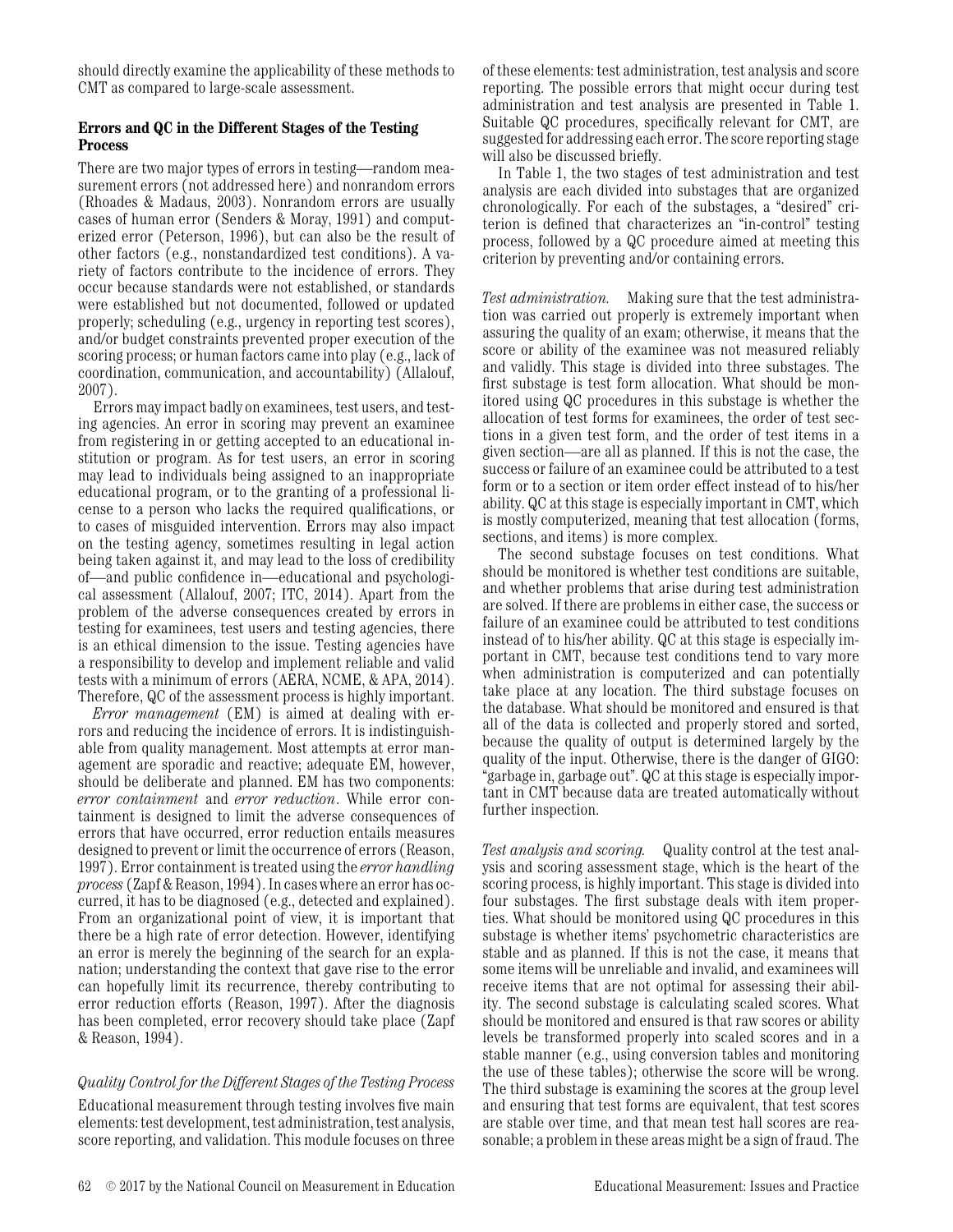fourth substage is checking the scores at the examinee level, which helps detect cases of cheating; this is done by using repeat examinees' data and looking for extreme differences as compared to previous administrations or among subscores in different test sections. Differences in examinee level may also indicate that there is a problem in the collection of data. QC for CMT in this stage should focus on comparing the administration mean (e.g., test score, psychometric characteristics of items), even for very small samples, to long-term trends and to a known benchmark (e.g., other forms, test hall mean, previous administration of the examinee and/or the examinee's performance in a different section, mean administration score on the same month of the previous year). The small sample size in CMT may induce false alarms, but "better safe than sorry."

*Score reporting.* A central QC issue relates to the score reporting stage. Nowadays, in testing in general and in CMT in particular, especially when the test is computerized, there is an expectation or even demand that scores be reported as quickly as possible (within a few days or even immediately). On the one hand, the swift reporting of a score reduces stress for the examinees, augments their feeling of satisfaction with the testing process, and of course provides them and other test users with the desired information (i.e., a score). On the other hand, the short time frame entailed in swift score reporting may impinge on the thoroughness with which QC procedures on the scores are conducted.

One solution to this quandary is to report a tentative score to examinees online, with further in-depth QC procedures done post hoc that may change the reported score to a different, more accurate, final score. Another solution is to report scores with minimal delay and conduct all necessary QC procedures in the meantime (revising the score if necessary). One way or the other, we not only advise against leaving out the essential stage of QC on scoring; we recommend doing it thoroughly, despite the serious pressure from examinees and other test users. An efficient and structured QC procedure that is prepared in advance can be helpful in reducing the

time gap between test administration and the reporting of scores. An automated QC system can help in reducing this gap even further.

#### *An Example of Quality Control on Continuous Mode Tests*

The following is presented by way of illustration of QC procedures for continuous mode tests as outlined above, using real test data. The research was conducted on an online computerized CMT test—MEIMAD—which is offered by the National Institute for Testing and Evaluation (NITE) for preacademic preparatory program placement. The test is offered approximately 120 times annually, and about 6,000 examinees take the exam annually (an average of 50 examinees in each administration; ranges from approximately 5 to 150 examinees). The research was based on data pertaining to 24,548 examinees who took the test over a period of 4 years, from 2008 to 2012 (Gutentag et al., 2013).

The MEIMAD is a multiple-choice test used in preacademic preparatory programs in Israel (Baumer, Gafni, Turvall, & Schweid, 2010). Over the past few years, approximately 6,000 examinees have taken the test annually. The test has eight sections, six of which are operational (two for each test domain: mathematics, verbal, and English) and two of which are pilot sections. Administration of the test has been computerized since 2008, and takes place at various educational institutions throughout the country on many administration dates and for small population groups. The relevant QC procedures presented in Table 1 were applied to the data.

First, the test administration stage was examined. On each administration date, one test form is randomly selected, and in each of these test forms the sections are presented in a random order. A chi-square analysis of a weighted sampling of test forms found that the test form weight was as planned  $(\chi^2 [7, N = 4,452] = 8.94, p = .261)$ . Moreover, within each test form, the order of sections was examined using a chisquare analysis and was also found to be random ( $\chi^2$  [49,  $N = 10,720$  = 48.68,  $p = .486$ ). Second, the percentages of correct answers in a given form in 2009 were compared



FIGURE 1. Automated quality control system—a flow chart. [Color figure can be viewed at wileyonlinelibrary.com]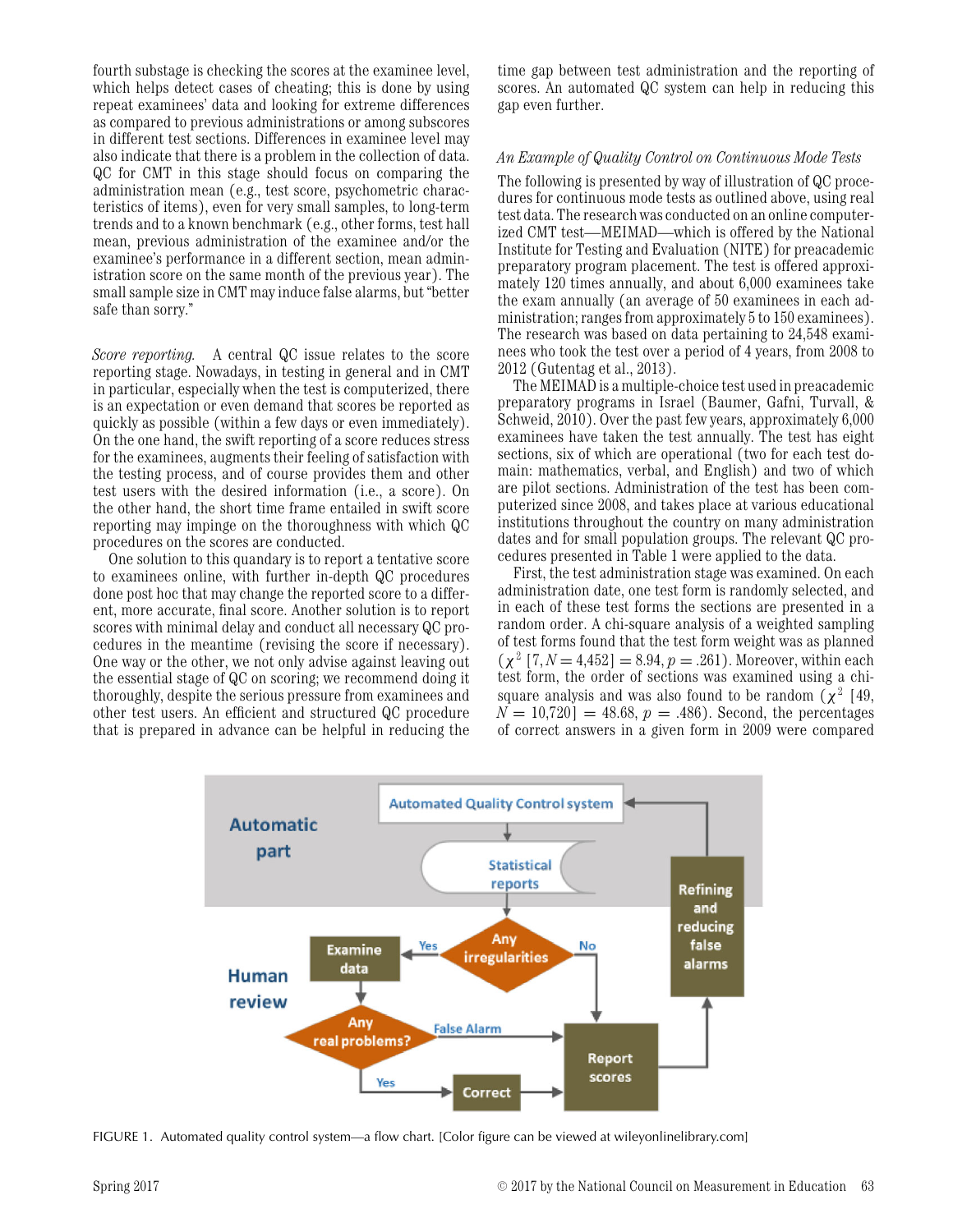# **Weekly Summary**

| workweek  | from date  | to date   | N   |
|-----------|------------|-----------|-----|
| 2015_W37  | 20150913   | 289       |     |
| workweek  | language   |           |     |
| 2015_W37  | Hebrew     |           | 272 |
|           | Arabic     |           | 17  |
| date      | campus     |           |     |
| 16Sep2015 | <b>AAC</b> |           | 79  |
|           | <b>MVC</b> |           | 17  |
|           | OBC        |           | 58  |
| 17Sep2015 | HU         |           | 36  |
|           | LEC        |           | 31  |
|           | THC        |           | 14  |
|           | EMC        |           | 54  |
| gender    |            |           |     |
| Missing   |            |           |     |
| M         | 124        |           |     |
| F         |            |           | 144 |
| language  | extra time | in domain |     |
| Hebrew    | 1          | All       | 172 |
| 1         | 1.25       | All       | 75  |
|           |            | VE        | 25  |
| Arabic    | 1          | All       | 17  |

# Scores by Test forms, Language=Hebrew



#### **Analysis of Variance**

| <b>Source</b> | DF  | <b>Sum of Squares</b> | <b>Mean Square</b> | <b>F</b> Ratio | Prob > F |
|---------------|-----|-----------------------|--------------------|----------------|----------|
| Form          |     | 93429.3               | 13347.0            | 1.1598         | 0.3263   |
| Error         | 264 | 3038186.3             | 11508.3            |                |          |
| C. Total      | 271 | 3131615.5             |                    |                |          |

#### **Means Comparisons**

Comparisons for all pairs using Tukey-Kramer HSD **Connecting Letters Report** 

| Form |   | Mean      |
|------|---|-----------|
| C    | А | 482.22500 |
| А    | A | 465.18519 |
| F    | А | 456.59574 |
| B    | А | 455.20000 |
| Н    | А | 454.22727 |
| D    | А | 446.92105 |
| E    | А | 443.69444 |
| Ġ    | Δ | 412.16667 |
|      |   |           |

3



FIGURE 2. A screenshot of the computerized QC system. [Color figure can be viewed at wileyonlinelibrary.com]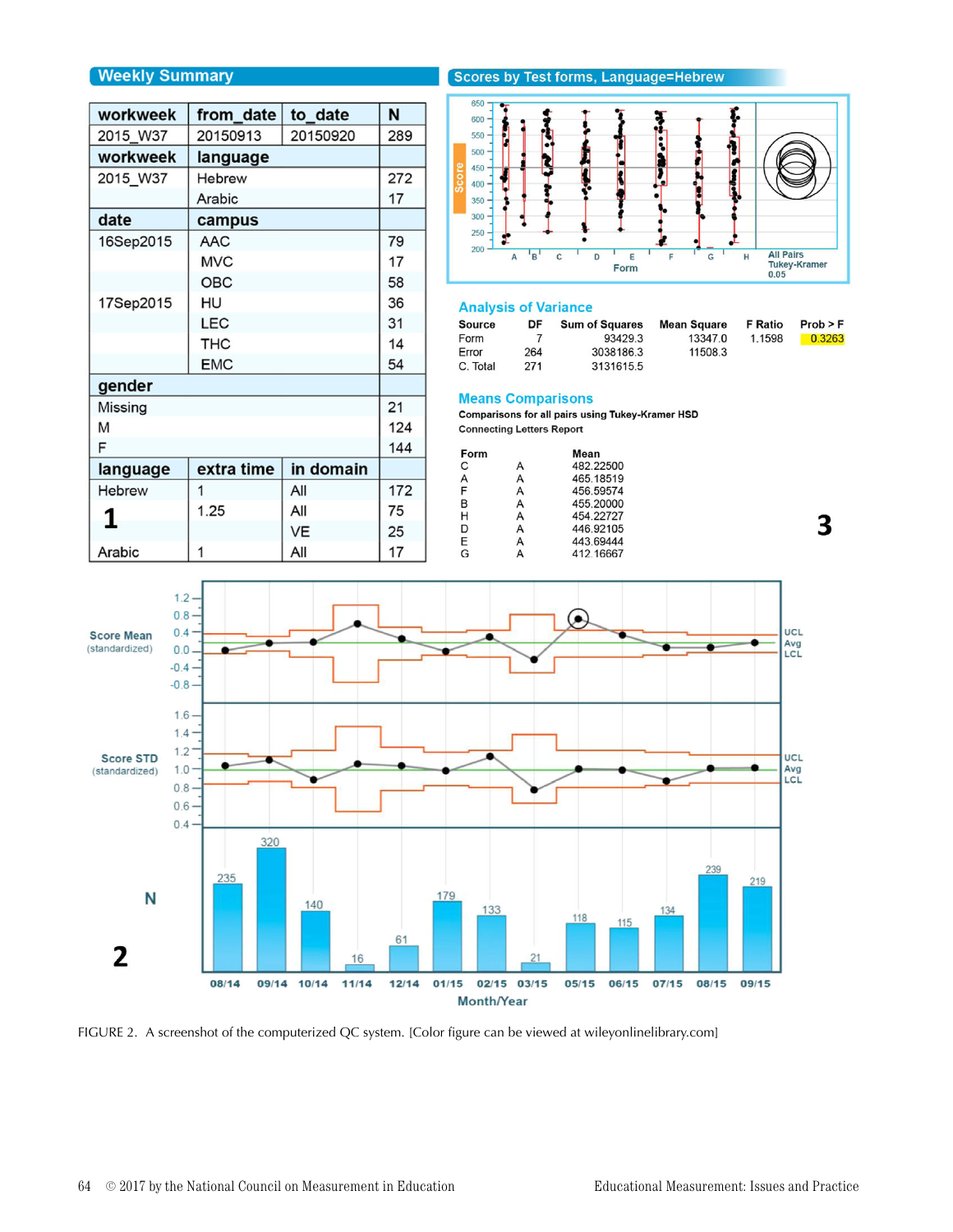with those in 2011; it was found that item difficulty did not change over the years (e.g., in the verbal domain  $r = .99$ ,  $p < .001$ ; and the mean score in 2009 and 2011 was 60 and 59, respectively). Third, analysis of variance (ANOVA) was used to examine test form equivalence. A significant difference was found among test forms, but effect size was miniscule  $(F [8, 24, 539] = 12.52, p < .001, \eta^{2} = .04)$ . In a post hoc examination, one particular test form was found to be significantly lower ( $M = 385$ ) from the other test forms ( $M =$ 400 to 415) in the total score, supporting a previous decision to stop using it. Fourth, the scores of repeat examinees were highly correlated (Mean  $r_{\text{test–retest}} = .78$ ). Next, we examined the data of the continuous mode test in a more continuous manner. In order to examine the stability of scores over time we used a Shewhart (1931, 1939) control chart. In the study, some deviations were found in a repeated pattern over the years. Part of the overall variance was explained by using a regression with relevant variables: the predictors of gender, time accommodation, and academic institution in which the exam took place  $(R^2 = .18 \text{ adjusted } R^2 = .18, F$  [48, 18,702] = 84.46,  $p < .001$ ). When plotting a Shewhart control chart for the residuals, very few deviations remained over time (only in the months with extremely small sample sizes, April and November).

To conclude, application of QC methods for CMT can facilitate fast and accurate identification of errors at the different stages of the testing process. In the current investigation, no irregularities were found in the test administration stage: test form allocation was as planned, and the order of test sections in a test form was random as planned. With respect to the test analysis and scoring stages, (a) item properties, as examined by item difficulty, showed stability; (b) test form equivalence in the group level showed that one test form was significantly different than the other—it was removed from use, and had been revised; (c) scores in the group level showed stability over time; and (d) repeat examinee performance showed high correlation at the examinee level.

# *An Automated Quality Control System for CMT*

Based on the study described above (Gutentag et al., 2013), an automated QC system was built, and is now being refined, that examines the administration data of the MEIMAD exam (Baumer, 2017). This system has two parts: an automatic part and a human review (see Figure 1).

*Automatic part.* The automatic part consists of data extraction and generating of reports. The system begins by extracting the newest data from NITE servers on a weekly basis. These data are added to a cumulative database saved separately for QC system analysis use. Then, using SAS programming, the QC system mimics the QC procedures mentioned above. As can be seen in the screenshot of the system presented in Figure 2, these procedures produce reports, statistics summarized in tables (marked as 1 in Figure 2), graphs (Shewhart control chart; 2), as well as tests of statistical significance  $(3)$ .

*Human review.* Once the reports are produced, an expert trained to recognize irregular data—reviews the summarized data prior to score reporting. If no errors are found in the scores, the reporting of the scores to examinees and test users proceeds as usual; but in cases where irregularities are

recognized, an in-depth and careful exploration of the scores is executed (see Table 1 for details). If a real problem is evident, it must be corrected before scores can be released. If it turns out to be a false alarm, scores can be reported. In all cases, the process should be improved over the long run and the number of false alarms should be reduced.

As the fine-tuning of the QC procedure continues and the definition of what is regarded as irregular comes into focus, a dashboard summarizing the QC procedure's main findings and flagging irregularities is being developed. In future, we plan to expand the QC system so it will monitor additional tests using the same technology and the same QC procedures.

# *Build Your Own Quality Control Procedure*

We believe that Table 1 offers a comprehensive list of errors. It may be, however, that having examined the list, you may be interested in creating your own tailor-made QC procedure based on the unique needs, processes—and past errors—of the assessment process in your organization. The following steps were designed to guide you through this process.

- 1. Write a comprehensive list of past errors in the test(s) you want to monitor, based on data from your own organization as well as other organizations similar to yours. You are advised to consult the relevant academic literature.
- 2. Map errors according to their chronology in the testing process, grouped by test elements (e.g., test administration and test analysis).
- 3. Match each error to the relevant QC procedures, that is, those that can help in identifying and/or preventing each error. Table 1 will be helpful in this, as will your own personal experience and/or the experience gained in your or others' organizations.
- 4. Run a pilot investigation on a test that was administered recently or is being administered now, according to the list of QC procedures you assembled during stages 1–3. Try to see if your proposed QC procedure is comprehensive and indeed suitable for identifying and/or preventing all possible errors you referred to in the testing process. Refine your proposed QC procedure according to your findings.
- 5. Develop an automated QC system that will operate before score reporting, and monitor the errors assumed to occur for the different test stages, according to the QC procedures you have outlined so far.
- 6. Plan timely meetings in your organization devoted to discussing QC procedures and their findings.
- 7. Document your QC procedures, findings, conclusions, reactions and the lessons learned after each run and each timely meeting.
- 8. Clearly specify whose responsibility it is to build, execute, and routinely monitor this QC process. It is recommended that a trained professional(s) be assigned the task of routinely monitoring QC, who will operate independently of those involved in routine test scoring, analysis and score reporting (ITC, 2014).

# **Concluding Comments**

Quality control in testing is imperative. Quality should be ensured throughout the testing process and not only at the end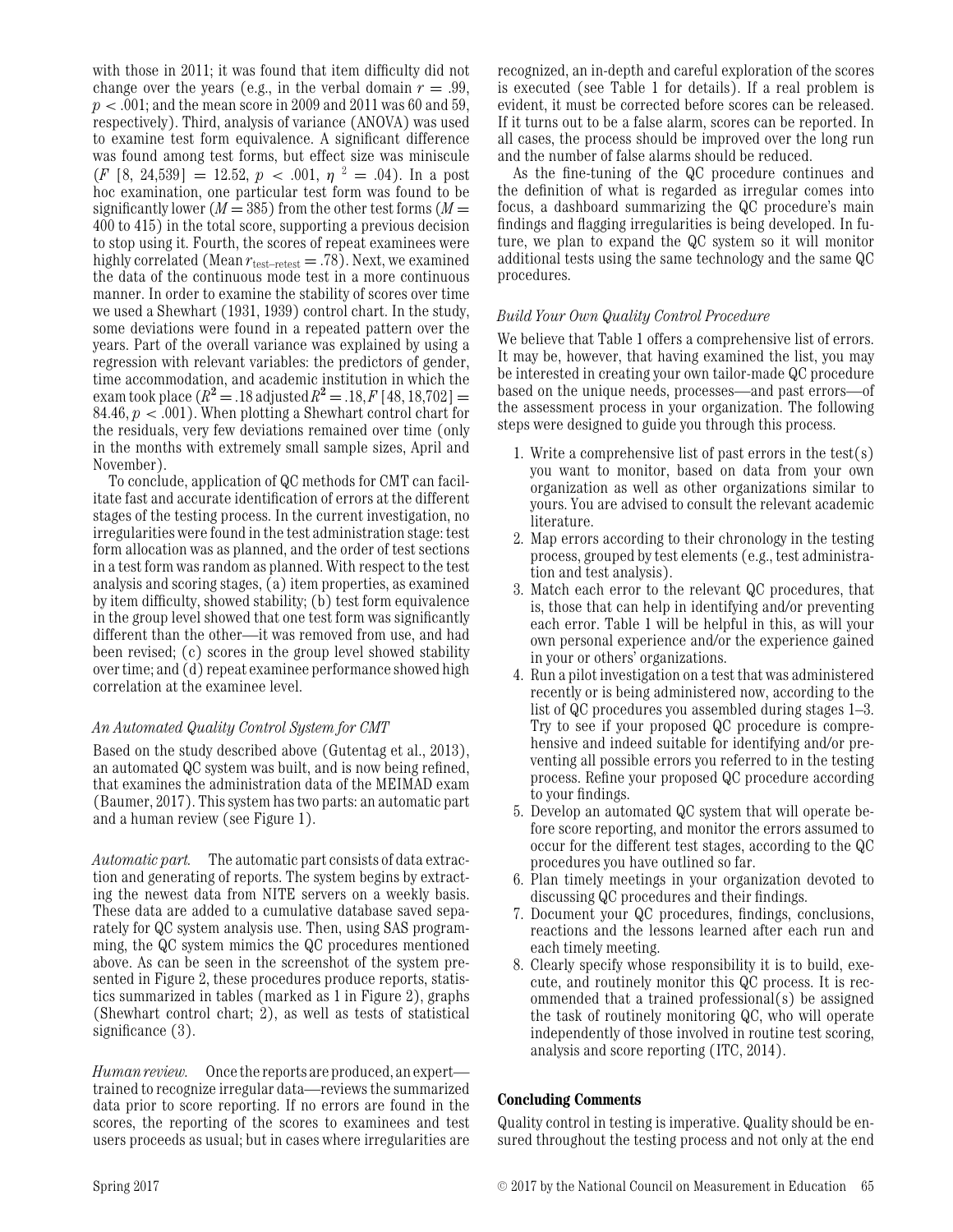of the line. Errors in testing are to be expected but should be managed—reduced to a minimum whenever possible or contained when prevention fails. Despite the pressure from stakeholders to report scores as quickly as possible, testing agencies have an ethical responsibility to report accurate scores, and to ensure this by following the necessary quality control procedures. QC for CMT is a challenge, and not much research has addressed this important issue to date. In the current ITEMS module, we discussed errors that might occur in CMT at the different stages of the testing process, we presented the suitable QC procedure for each error, and we illustrated the latter using an example from a recent study. QC that relates to specific stages in the testing process can assist in identifying past errors, detecting current errors, and preventing future errors. A computerized QC system can facilitate the rapid and continuous monitoring needed for dealing with CMT, and thereby reduce the incidence of errors even further. We hope this module has been helpful in highlighting the importance of QC in testing in general and in CMT in particular, in indicating the kinds of QC procedures suitable for possible different errors, and in providing the groundwork for the eventual building of one's own QC procedure.

#### **Self-Test**

1. Table 3 represents Test A and Table 4 represents Test B. One of the tests is a CMT test and the other is a large-scale assessment. Complete the following tables using the data below, and identify which table represents which test type.

**Table 3: Test A**

|         |                             |              | <b>Number of Examinees</b> |
|---------|-----------------------------|--------------|----------------------------|
| Date    | <b>Number of Test Forms</b> | <b>Total</b> | Average per Form           |
| April 5 |                             | 3,000        |                            |
|         |                             | 9,000        | 4,500                      |
|         |                             |              | 4.000                      |

**Table 4: Test B**

|         |                             |     | <b>Number of Examinees</b> |
|---------|-----------------------------|-----|----------------------------|
| Date    | <b>Number of Test Forms</b> |     | Total Average per Form     |
| April 5 |                             |     | 20                         |
|         |                             | 210 |                            |
|         |                             | 90  | 15                         |

Data: April, June, July, April, 3,000, 120, 2, 6, 8,000, 30.

- 2. Name three differences between quality controlfor products and quality control for scores.
- 3. Specify the relationship between quality control and quality assurance.
- 4. Which of the following is not a type of control chart?
	- a. Shewhart
	- b. *p*-chart
	- c. CUSUM
	- d. HMM
- 5. What is common to the following three QC methods: Longitudinal regression, change-point model, and harmonic regression?
	- a. They were employed only in large-scale assessment.
	- b. They were employed only in CMT.
- c. They employ regression.
- d. They are types of control charts.
- 6. After a test was administered to a group of examinees, the testing agency discovered that a wrong answer key was used to compute the scores. The testing agency used the correct answer key to recompute the scores, and then reported the corrected scores to examinees and institutions. This is an example of:
	- a. Error containment
	- b. Error reduction
- 7. Go to Rhoades and Madaus (2003), and choose one of the errors described there. Explain how this error might have been prevented, using the appropriate QC procedure(s).
- 8. Because an automated quality control system can assist in examining errors in real time, only recent data are needed in order to decide whether a certain data point is "out of control" when plotting a Shewhart control chart for the mean. Yes/No

# **Answers to the Self-Test**

1. The test type and the complete tables are presented below (completed dates and figures are shown in boldface).

# **Test A: CMT Test**

|         |                             |              | <b>Number of Examinees</b> |
|---------|-----------------------------|--------------|----------------------------|
| Date    | <b>Number of Test Forms</b> | <b>Total</b> | Average per Form           |
| April 5 |                             | 3,000        | 3,000                      |
| June 7  | ν.                          | 9,000        | 4,500                      |
| July 11 |                             | 8,000        | 4,000                      |

# **Test B: Large-Scale Assessment**

|                                              |                             | <b>Number of Examinees</b> |                  |
|----------------------------------------------|-----------------------------|----------------------------|------------------|
| Date                                         | <b>Number of Test Forms</b> | Total                      | Average per Form |
|                                              | n                           | 120                        | 20               |
|                                              |                             | 210                        | 30               |
| April 5<br><b>April</b> 7<br><b>April</b> 11 |                             | 90                         | 15               |

- 2. Three differences between quality control for products and quality control for scores, respectively, are the inspected object (product versus score [representing human ability]), the type of inspected object (homogeneous versus heterogeneous), and the aim of QC (reducing variability versus ensuring that variability is real and clear of noise).
- 3. *Quality control* is a systematic process designed to help ensure that high-quality standards are maintained at all stages of the production process (i.e., *quality assurance*) as well as inspected post hoc, at the end of the line.
- 4. (d) HMM is not a type of control chart.
- 5. (c) They employ regression. To date, these methods have been used in both large-scale assessment and in CMT, and are not a type of control chart.
- 6. (a) Error containment. The testing agency's steps were designed to limit the adverse consequences of an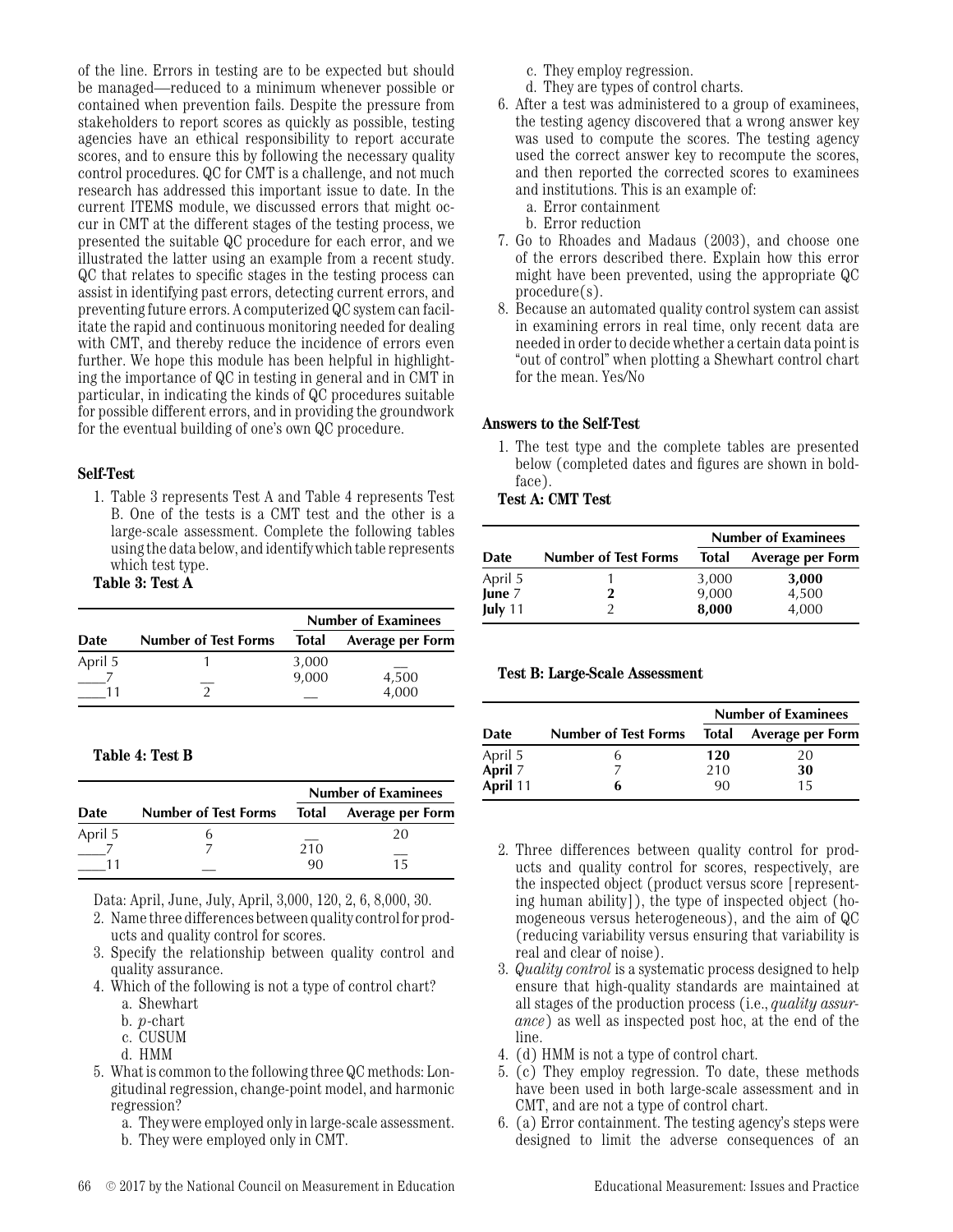error that had already occurred (use of a wrong answer key) and therefore, it is an *error containment* procedure. If the testing agency were to henceforth adapt a routine QC to check whether the right answer key is always used to compute the scores, then we would say that an *error reduction* procedure was being used.

#### **Appendix**

#### **Table A1. Quality Control Methods in Testing**

- 7. Table 1 can assist you in finding the appropriate QC procedure(s) needed to prevent the chosen error.
- 8. No. In order to decide whether a certain data point is "out of control," it should be examined in comparison to long-term parameters, such as the mean and standard deviation of the score in the previous year(s), and/or compared to the parallel data points in previous years.

| Method                                   | <b>Description</b>                                                                                                                                                                                                                                                                                                                                                                                                                                                                                                          |
|------------------------------------------|-----------------------------------------------------------------------------------------------------------------------------------------------------------------------------------------------------------------------------------------------------------------------------------------------------------------------------------------------------------------------------------------------------------------------------------------------------------------------------------------------------------------------------|
| Shewhart (1931, 1939) control<br>charts  | Shewhart control charts are sketched in two dimensions: time on the vertical axis, and<br>observation on the horizontal axis. The graph consists of four lines: the baseline, which is<br>generally the measurement of central tendency or predicted value; the variance for the<br>control bounds, with the top and bottom lines being an equal distance above or below<br>(respectively) the baseline (usually $\pm 3$ SD); and a connecting line among the observed<br>means of the scores for each administration time. |
| $p$ -Chart                               | A p-chart is used to monitor the proportion of nonconforming units (e.g., that do not meet the<br>desired criteria) in a sample. The chart displays the nonconforming ratio versus time in a<br>similar manner to Shewhart control charts.                                                                                                                                                                                                                                                                                  |
| Cumulative sum (CUSUM)<br>control charts | CUSUM charts are designed for the rapid identification of a permanent change. The<br>measurement for a certain point in time is the accumulated deviation from a particular<br>target value of the process in a similar manner to Shewhart control charts.                                                                                                                                                                                                                                                                  |
| Hidden Markov models<br>(HMM)            | A general HMM involves two main components: the measurement model and the transition<br>dynamics. Given a discrete state space, the measurement model captures the relationship<br>between observation and states, whereas the transition dynamics characterizes the<br>relationship between states over time.                                                                                                                                                                                                              |
| Longitudinal regression                  | Longitudinal regression refers to the application of regression procedure, linear or nonlinear,<br>to longitudinal data where the outcome of an individual is measured at several different<br>points in time (e.g., achievements at different grade levels).                                                                                                                                                                                                                                                               |
| Change-point model                       | Change-point model is a regression with two aspects of the change-point approach to process<br>monitoring: determining if there has been a change in the process and estimating the time<br>of the change. This model is used to match models from different distributions to different<br>periods of time in the data, when one is interested in finding the transition points between<br>distributions.                                                                                                                   |
| Harmonic regression                      | In harmonic regression, the predicted variable(s) are trigonometric functions of time (and<br>therefore, cyclical). This type of regression allows the creation of a model (pattern) for<br>seasonal data.                                                                                                                                                                                                                                                                                                                  |

#### **Acknowledgment**

We would like to thank the following people for their assistance with this project: Marina Fronton, Keren Roded, Nadav Podoler (all from NITE) and Sigal Levy from the Academic College of Tel Aviv Yaffo.

#### **References**

- Allalouf, A. (2007). An NCME instructional module on quality control procedures in the scoring, equating, and reporting of test scores. *Educational Measurement: Issues and Practice*, *26*(1), 36–46.
- American Educational Research Association, American Psychological Association, & National Council on Measurement in Education. (2014). *Standards for educational and psychological testing*. Washington, DC: American Educational Research Association.
- Bartram, D. (2001). Guidelines for test users: A review of national and international initiatives. *European Journal of Psychological Assessment*, *17*, 173–186.
- Baumer, M. (2017). *An automatic quality control system* (Research Report). Jerusalem, Israel: National Institute for Testing and Evaluation.
- Baumer, M., Gafni, N., Turvall, E., & Schweid, T. (2010). *Pre-academic preparatory program admissions tests (MEIMAD)–-Summary report of internet administration in 2008–2009* (Internal Report No.

184). Jerusalem: National Institute for Testing and Evaluation. [in Hebrew]

- College Board. (2015). *2015 college-bound seniors total group profile report*. Retrieved December 20, 2015, from: [https://secure-media.](https://secure-media.collegeboard.org/digitalServices/pdf/sat/total-group-2015.pdf) [collegeboard.org/digitalServices/pdf/sat/total-group-2015.pdf](https://secure-media.collegeboard.org/digitalServices/pdf/sat/total-group-2015.pdf)
- Deming, W. E. (1982). *Out of the crisis*. Cambridge, MA: MIT Press.
- Educational Testing Service (ETS). (2015). *A snapshot of registration, test centers and dates*. Retrieved on April 17, 2016 from [http://www.ets.org/gre/revised\\_general/register](http://www.ets.org/gre/revised_general/register)
- Gutentag, T., Allalouf, A., Baumer, M., Levy, S., Fronton, M., & Roded, K. (2013, October). *Quality control for scoring continuously administered tests*. Paper presented at the 39th Annual International Association for Educational Assessment Conference, Tel Aviv, Israel.
- International Test Commission (ITC). (2014). ITC guidelines on quality control in scoring, test analysis, and reporting of test scores. *International Journal of Testing*, *3*, 195–217.
- Kolen, M. J., & Brennan, R. L. (2004). Practical issues in equating. In M. J. Kolen & R. L. Brennan, *Test equating: Linking and scaling* (pp. 268–328). New York, NY: Springer.
- Lee, Y., & Haberman, S. J. (2013). Harmonic regression and scale stability. *Psychometrika*, *78*, 815–829.
- Lee, Y., & von Davier, A. A. (2013). Monitoring scale scores over time via quality control charts, model-based approaches, and time series techniques. *Psychometrika*, *78*, 557–575.